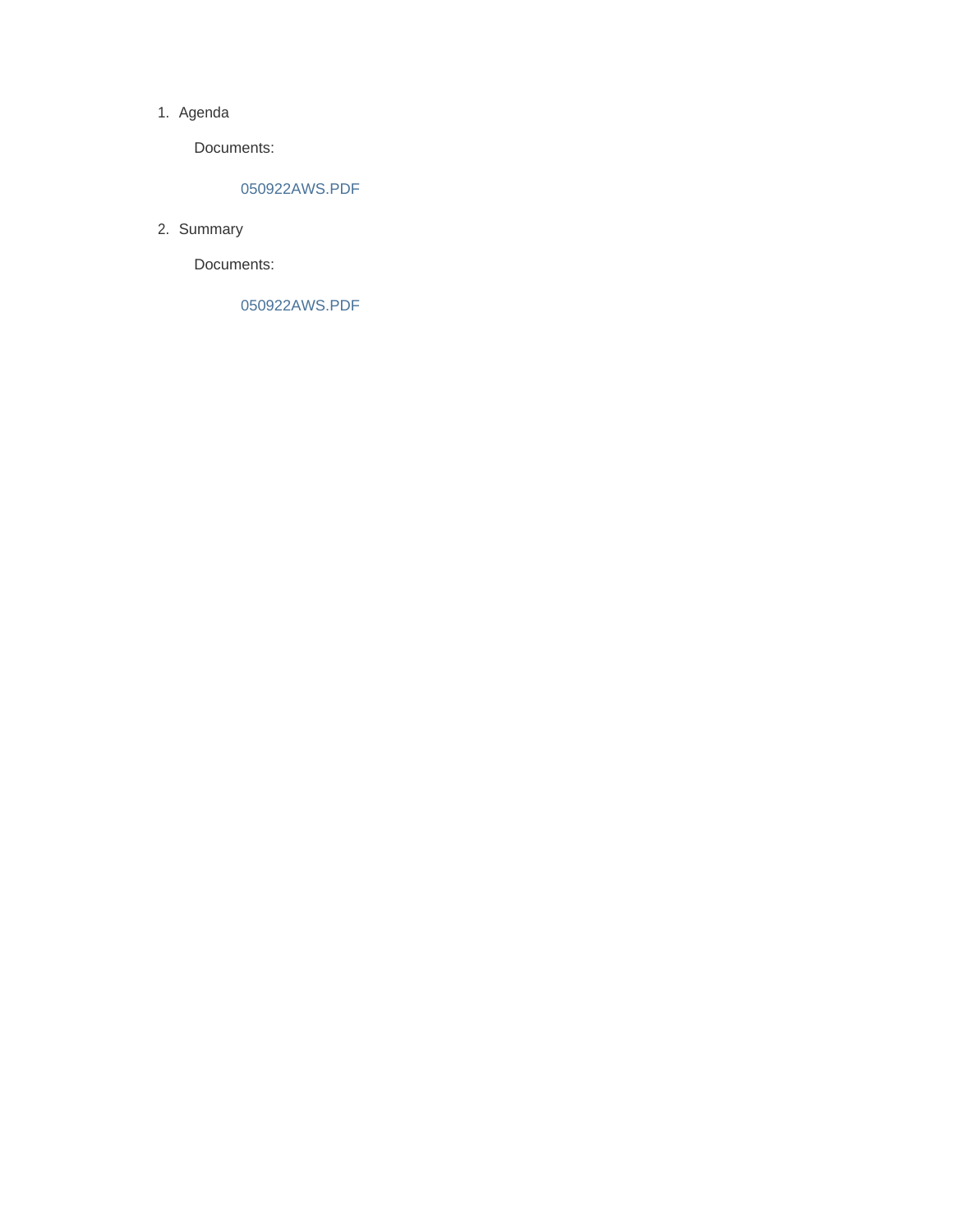

## **City of Marietta**

205 Lawrence Street Post Office Box 609 Marietta, Georgia 30061

# **Meeting Agenda**

## **CITY COUNCIL AGENDA WORK SESSION**

*R. Steve Tumlin, Mayor Cheryl Richardson, Ward 1 Grif Chalfant, Ward 2 Johnny Walker, Ward 3 Andy Morris, Ward 4 M. Carlyle Kent, Ward 5 Andre L. Sims, Ward 6 Joseph R. Goldstein, Ward 7*

### **CALL TO ORDER:**

#### **MINUTES:**

| 20220424         | <b>Agenda Work Session - April 11, 2022</b>                                                                                 |
|------------------|-----------------------------------------------------------------------------------------------------------------------------|
|                  | Review and approval of the April 11, 2022 Agenda Work Session minutes.                                                      |
| <b>BUSINESS:</b> |                                                                                                                             |
| 20220478         | <b>BLW Report</b>                                                                                                           |
|                  | Council Member Andy Morris gives the Board of Lights and Water (BLW) report for the<br>meeting held on Monday, May 9, 2022. |
| 20220312         | <b>Code Amendment - Commercial Corridor Design Overlay District</b>                                                         |
|                  | Motion to authorize staff to advertise a change to the Commercial Corridor Design Overlay<br>District (Section 712.09).     |
| 20220453         | <b>Police Athletic League (PAL) Summer Camp Program</b>                                                                     |
|                  | Motion to approve a grant to the PAL Summer Camp program in the amount of<br>\$25,000.                                      |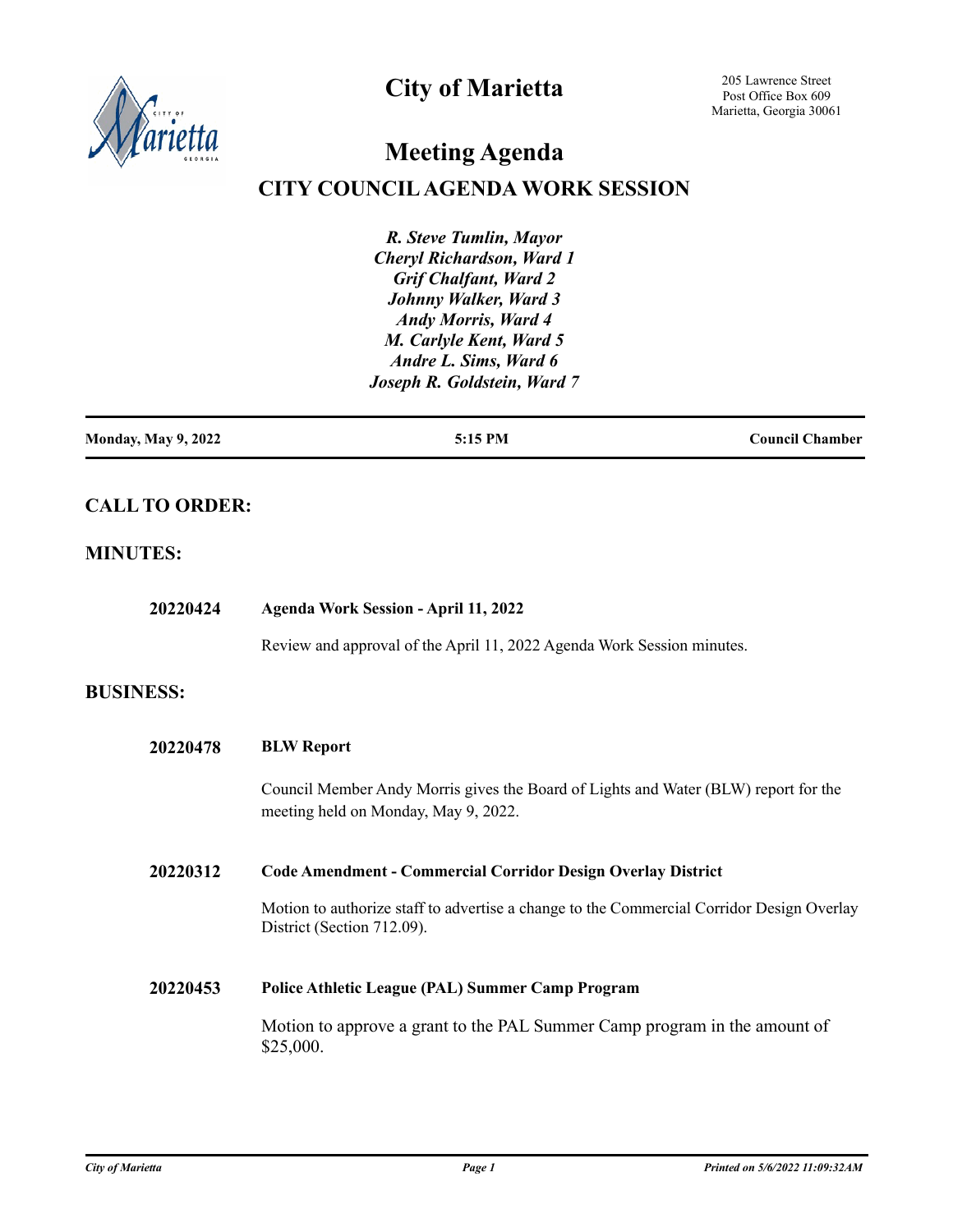| 20220487 | <b>Lawrence Street and Sidewalks</b>                                                              |
|----------|---------------------------------------------------------------------------------------------------|
|          | Discussion on how to pay for the widening $&$ beautification of Lawrence Street and<br>sidewalks. |
|          | Requested by Council Member Carlyle Kent                                                          |
| 20220479 | <b>Draft City Council Agenda</b>                                                                  |
|          | Review and approval of the Wednesday, May 11, 2022, DRAFT City Council Agenda.                    |
| 20220480 | <b>Executive Session</b>                                                                          |
|          | Executive Session to discuss legal, personnel, and/or real estate matters.                        |
|          |                                                                                                   |

### **ADJOURNMENT:**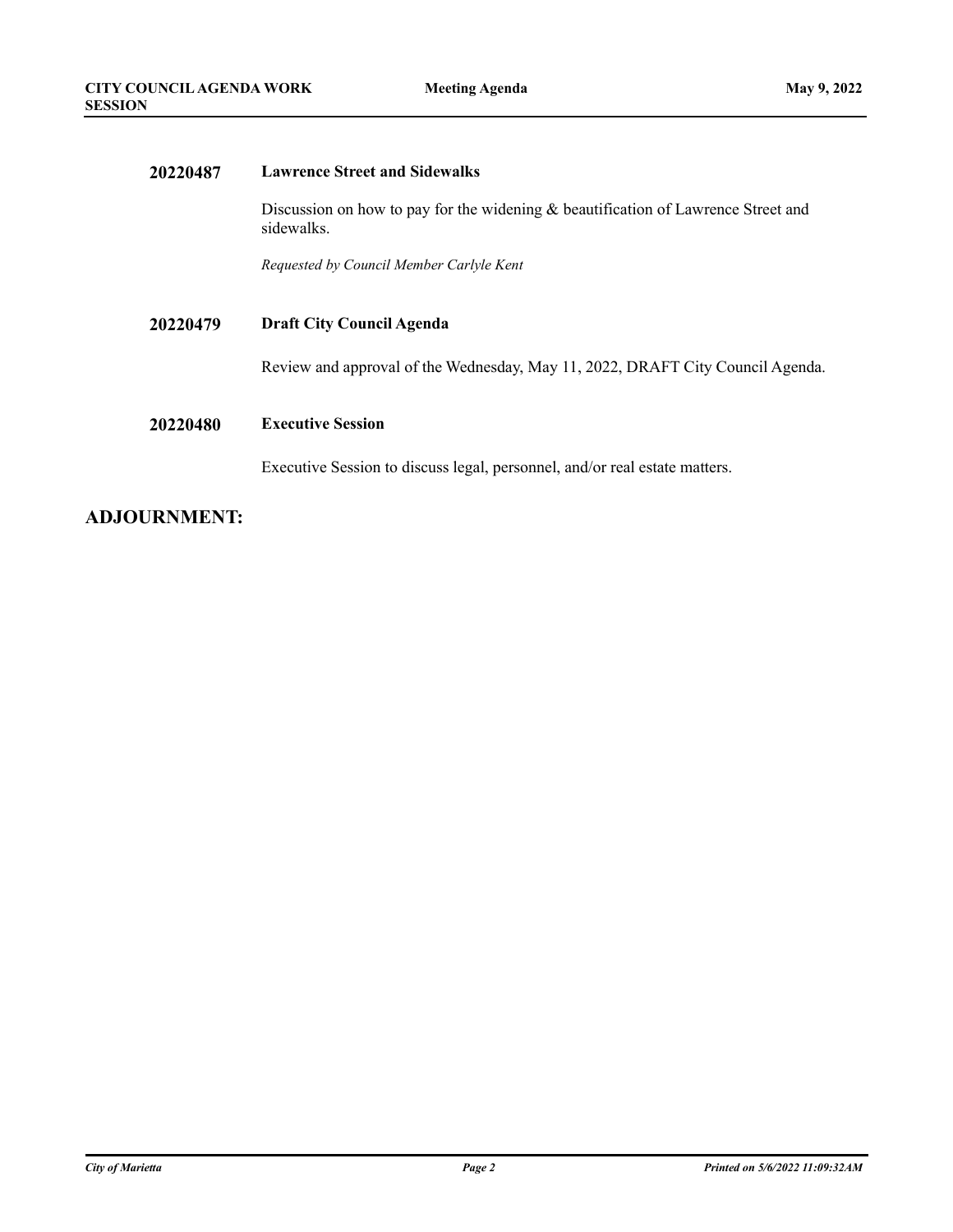



## **Meeting Summary CITY COUNCIL AGENDA WORK SESSION**

*R. Steve Tumlin, Mayor Cheryl Richardson, Ward 1 Grif Chalfant, Ward 2 Johnny Walker, Ward 3 Andy Morris, Ward 4 M. Carlyle Kent, Ward 5 Andre L. Sims, Ward 6 Joseph R. Goldstein, Ward 7*

| <b>Monday, May 9, 2022</b> | 5:15 PM                                                                                                                                                                                                            | <b>Council Chamber</b> |
|----------------------------|--------------------------------------------------------------------------------------------------------------------------------------------------------------------------------------------------------------------|------------------------|
| 20220424                   | <b>Agenda Work Session - April 11, 2022</b>                                                                                                                                                                        |                        |
|                            | Review and approval of the April 11, 2022 Agenda Work Session minutes.<br><b>Approved as Amended</b>                                                                                                               |                        |
| 20220478                   | <b>BLW Report</b>                                                                                                                                                                                                  |                        |
|                            | Council Member Andy Morris gives the Board of Lights and Water (BLW) report<br>for the meeting held on Monday, May 9, 2022.                                                                                        |                        |
|                            | <b>Reported</b>                                                                                                                                                                                                    |                        |
|                            | Motion to approve a recommendation to City Council to approve Board member<br>Andy Morris as voting delegate and General Manager Ron Mull as alternate<br>delegate for the MEAG election. See agenda item 20220492 |                        |
|                            | <b>Recommended for Approval - Consent Agenda</b>                                                                                                                                                                   |                        |
| 20220312                   | Code Amendment - Commercial Corridor Design Overlay District                                                                                                                                                       |                        |
|                            | Motion to authorize staff to advertise a change to the Commercial Corridor<br>Design Overlay District (Section 712.09).                                                                                            |                        |
|                            | Council member Goldstein voting against.                                                                                                                                                                           |                        |
|                            | <b>Recommended for Approval - Consent Agenda</b>                                                                                                                                                                   |                        |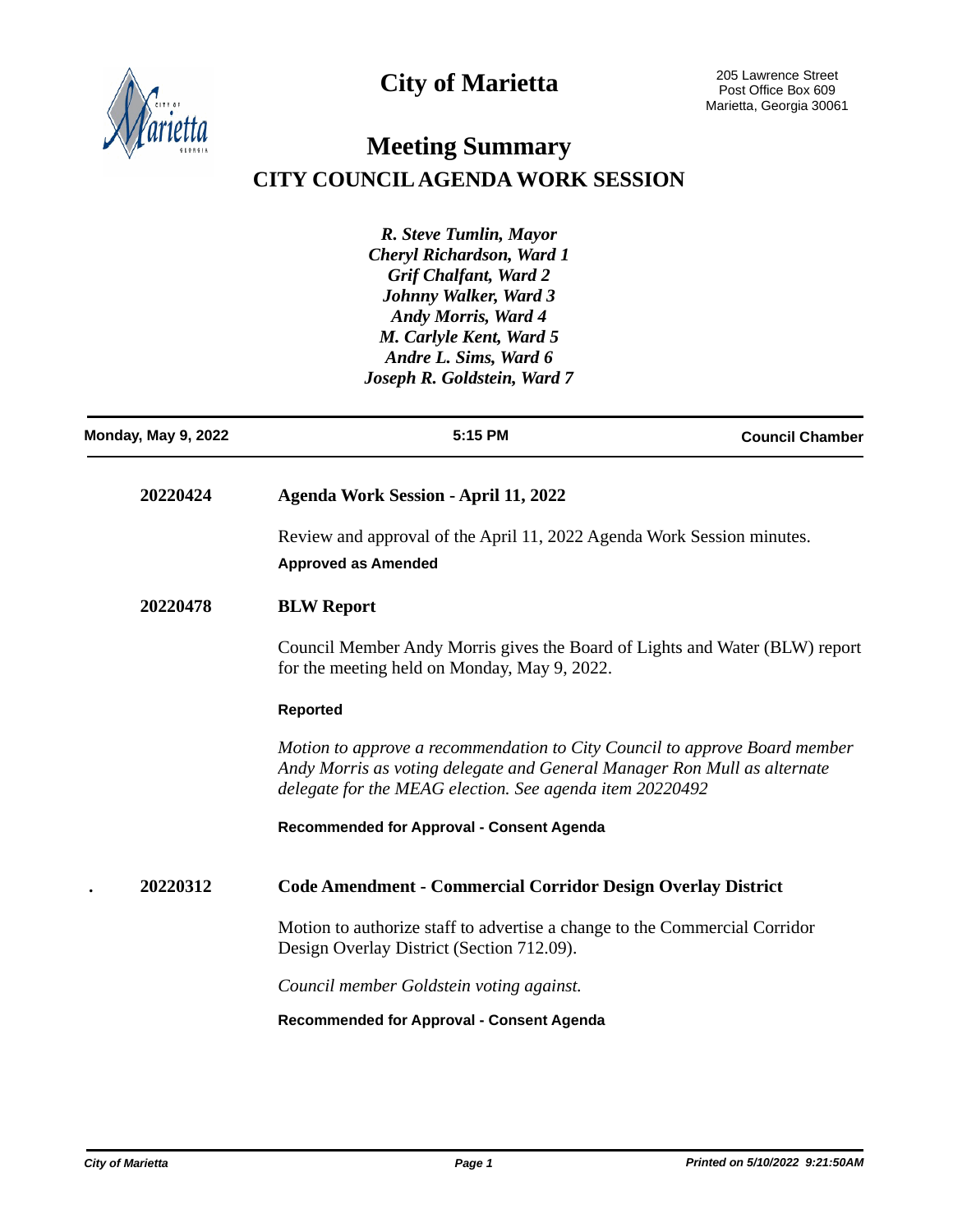| 20220453 | <b>Police Athletic League (PAL) Summer Camp Program</b>                                                                                       |
|----------|-----------------------------------------------------------------------------------------------------------------------------------------------|
|          | Motion to approve a grant to the PAL Summer Camp program in the amount of<br>\$25,000.                                                        |
|          | Motion to fund the Police Athletic League (PAL) Summer Camp Program though<br>the standard allowance of \$10 million Recovery Fund Act.       |
|          | Recommended for Council Agenda Non Consent                                                                                                    |
| 20220487 | <b>Lawrence Street and Sidewalks</b>                                                                                                          |
|          | Discussion on how to pay for the widening $\&$ beautification of Lawrence Street<br>and sidewalks.                                            |
|          | Requested by Council Member Carlyle Kent                                                                                                      |
|          | <b>Discussed</b>                                                                                                                              |
| 20220479 | <b>Draft City Council Agenda</b>                                                                                                              |
|          | Review and approval of the Wednesday, May 11, 2022, DRAFT City Council<br>Agenda.                                                             |
|          | -under Council Appointments: Agenda items 20220471 and 20220462 were<br>added to the consent agenda                                           |
|          | -under City Attorney Report: Agenda item 20220207 was added to the consent                                                                    |
|          | agenda.<br>- under Finance: Agenda item 20220419 was amended to be funded though the<br>standard allowance of \$10 million Recovery Fund Act. |
|          | - under Judicial/Legislative: Agenda items 20220306 and 20220313 were added<br>to the consent agenda                                          |
|          | - under Judicial/Legislative: Agenda item 20220087 was added to the consent<br>agenda with Council member Goldstein opposing                  |
|          | - under Other Business: Agenda item 20220429 was added to the agenda                                                                          |
|          | <b>Discussed</b>                                                                                                                              |
|          |                                                                                                                                               |